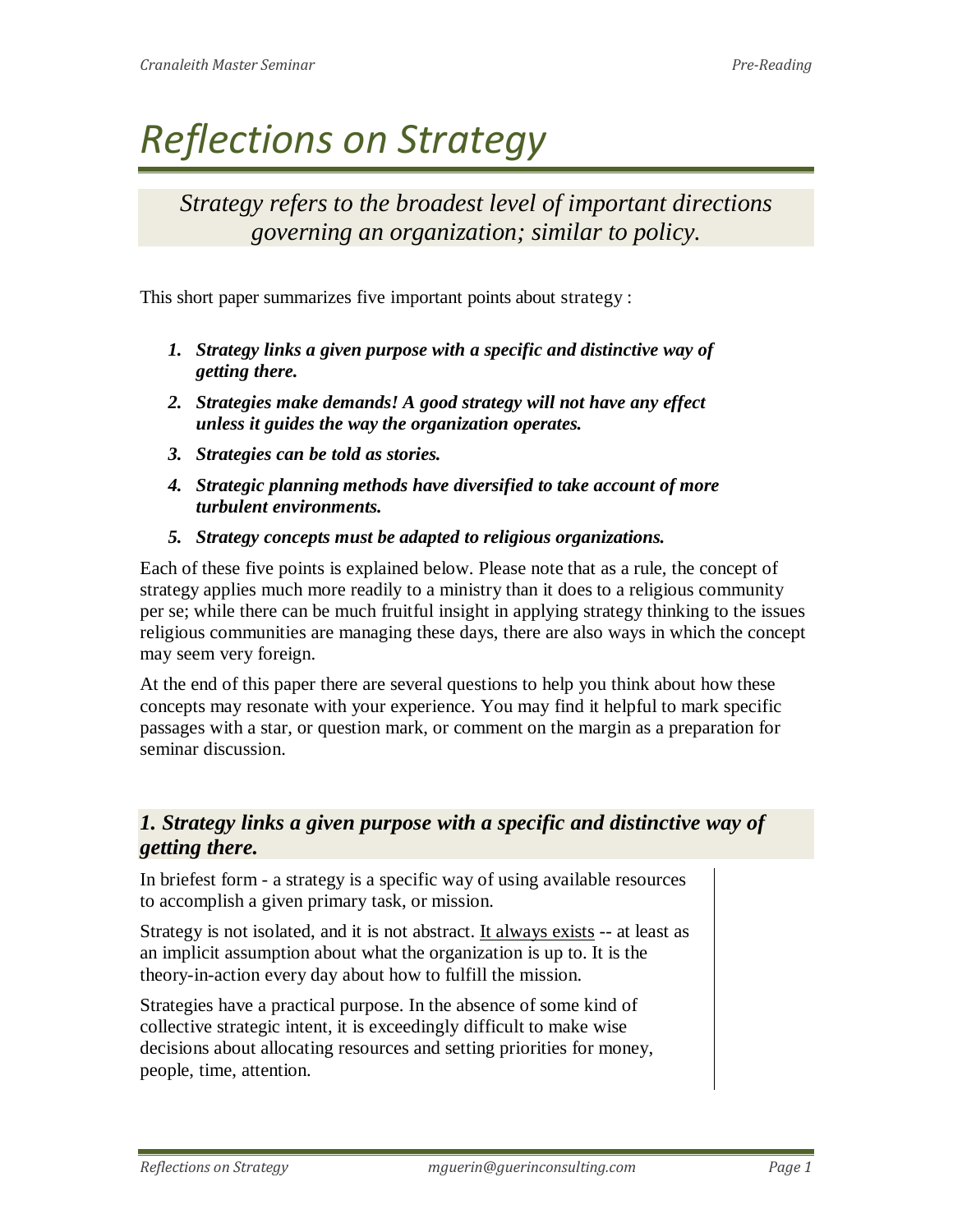The strategy reveals a *value proposition*: the distinctive way that the organization proposes to be successful in its mission, versus the alternative ways the others might pursue a similar end goal. If the organization cannot fulfill its mission in a way that positively differentiates it from the alternatives, then it does not have a viable strategy.

> For example, the City Department of Education, the Neighborhood Ministries Center, and All-Star Tutoring Inc are all organizations that offer alternative high school credentials (GED). But they are associated with different costs, different requirements for accessing service, different teaching methodologies, different values and philosophies, etc.

> As long as each of these institutions appeals to a group of persons who need and prefer the specific value proposition they offer, each one can thrive even if they are located in the same general geographic region, because they do not actually directly compete for the same clients.

This notion of a distinct set of benefits (what the book "Blue Ocean Strategy" calls the unique value curve) allows for diversity in a marketplace. By contrast, when two, three, or more institutions attempt to meet the same basic needs in the same basic fashion in one geography, the competition will drive one or all of the less-effective ones out of business.

The *take-away* from this first point is that "strategy" means something substantive and differentiating; it is not just a generic word for a high level goal.

## *2. Strategies make demands! A good strategy will not have any effect unless it guides the way the organization operates.*

Strategies make demands on the organization because of the embedded value proposition, which must be consistently expressed through the activities and decisions of the whole organization.

The thoroughness and depth of organizational culture and competence that supports a given value proposition is hard to imitate. It's not the *idea* of the strategy that is a competitive advantage, it's the *ability* of the organization's people to enflesh it and live it on a daily basis.

The value proposition inherent in a strategy exerts a very important influence on many other decisions. Every major function of the organization should be aligned with the organization's value proposition.

This thorough "embeddedness" of an organizational strategic intention is perhaps analogous to the way the charism of a religious congregation is expected to infuse the identity, life, mission and ministries of the community members.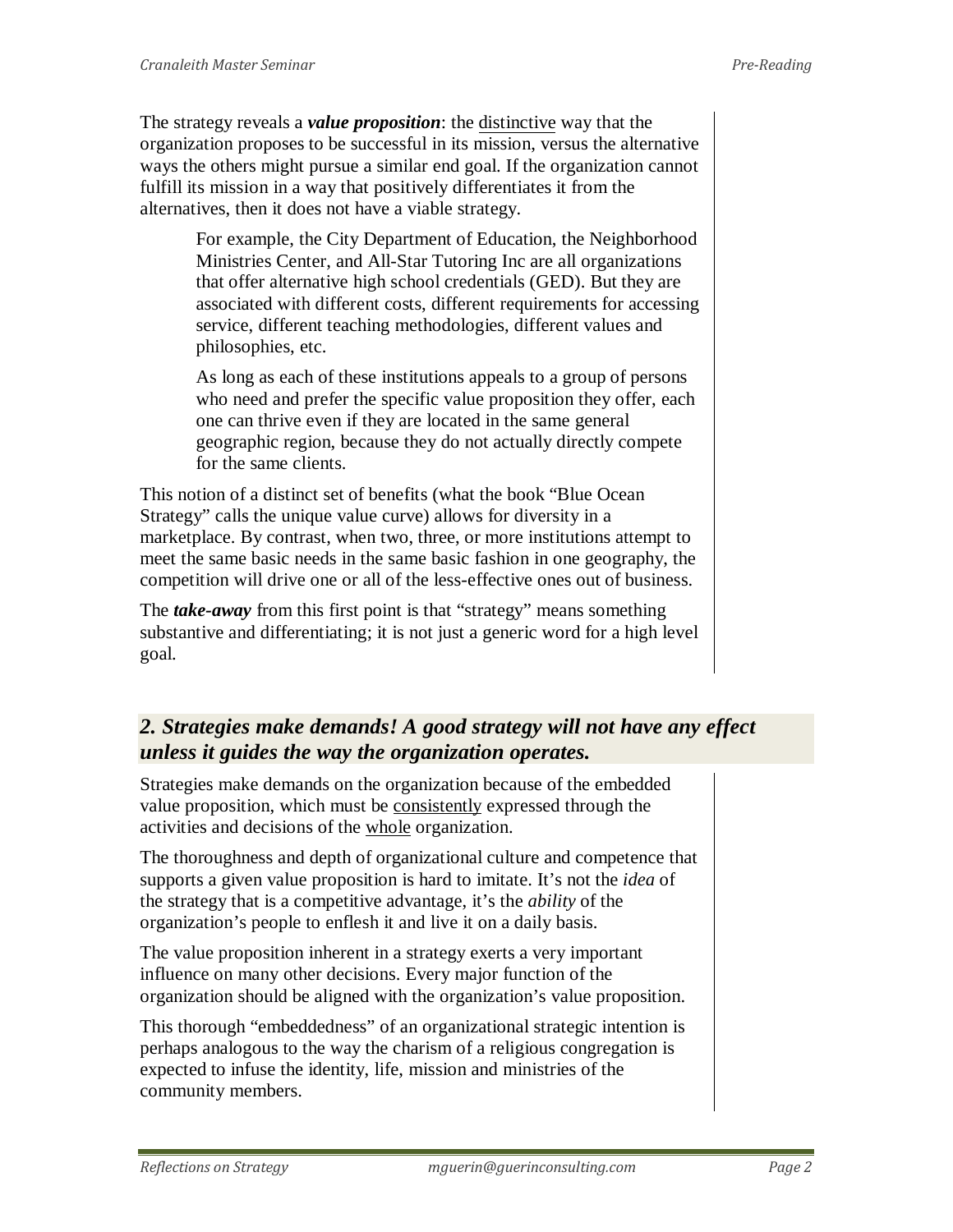Very distressing situations occur when a ministry – for example, a hospital or a university – gradually distances its decisions, culture, policies, or operations from the guiding values of the sponsoring religious congregation. It would be important to examine whether the strategies of such organizations are distinctively grounded in the guiding charism as it might be expressed in statements of vision, mission, or values. It is a mistake to divorce strategic plans and goals from the distinctive value proposition.

Mismatches of strategic intent and organizational capacity can also be very painful. For example, if an organization has been stable and perhaps complacent for a long time, then the necessary capabilities for the success of the organization may move beyond the skills or experience of long-time staffers. Even in very vigilant organizations that stay attuned to new developments, changes in funding or regulations or legal entity configurations can require very significant change.

Other misalignment can occur if leaders fall under the sway of fads or unrelated best practices from an assortment of varied places. A widely touted program may not be transferrable if it is attempted without the complementary systems that are necessary for it to be successful – or worse, where the new program operates at cross purposes with some other element of the organization. For example, a program that is designed for implementation by a team may run aground in an organization that uses a strict individually-based end-of-year evaluation system.

The *take-away* from this second point is that a strategic intention or direction is integral to every important dimension of the organization and must be tended faithfully.

### *3. Strategies can be told as stories.*

Strategies provide an organization with a strong story line that connects the work of each part to the overarching mission and purpose of the organization in its environment.

Unless employees can "see" the strategic storyline that links their work to the success of the enterprise, they will be prone to do the things that they think are best from a local, personal point of view. The "strategic story" brings the whole organization into view in a coherent way, linking people with different roles and tasks.

A good strategic story is the result of a clear logic in the strategy of an organization. If that story is difficult to tell, the strategy logic is not as robust as it might be.

The *take-away* is that the strategic story should be known and able to be told by anyone in the organization – it is a test of clarity and relevance.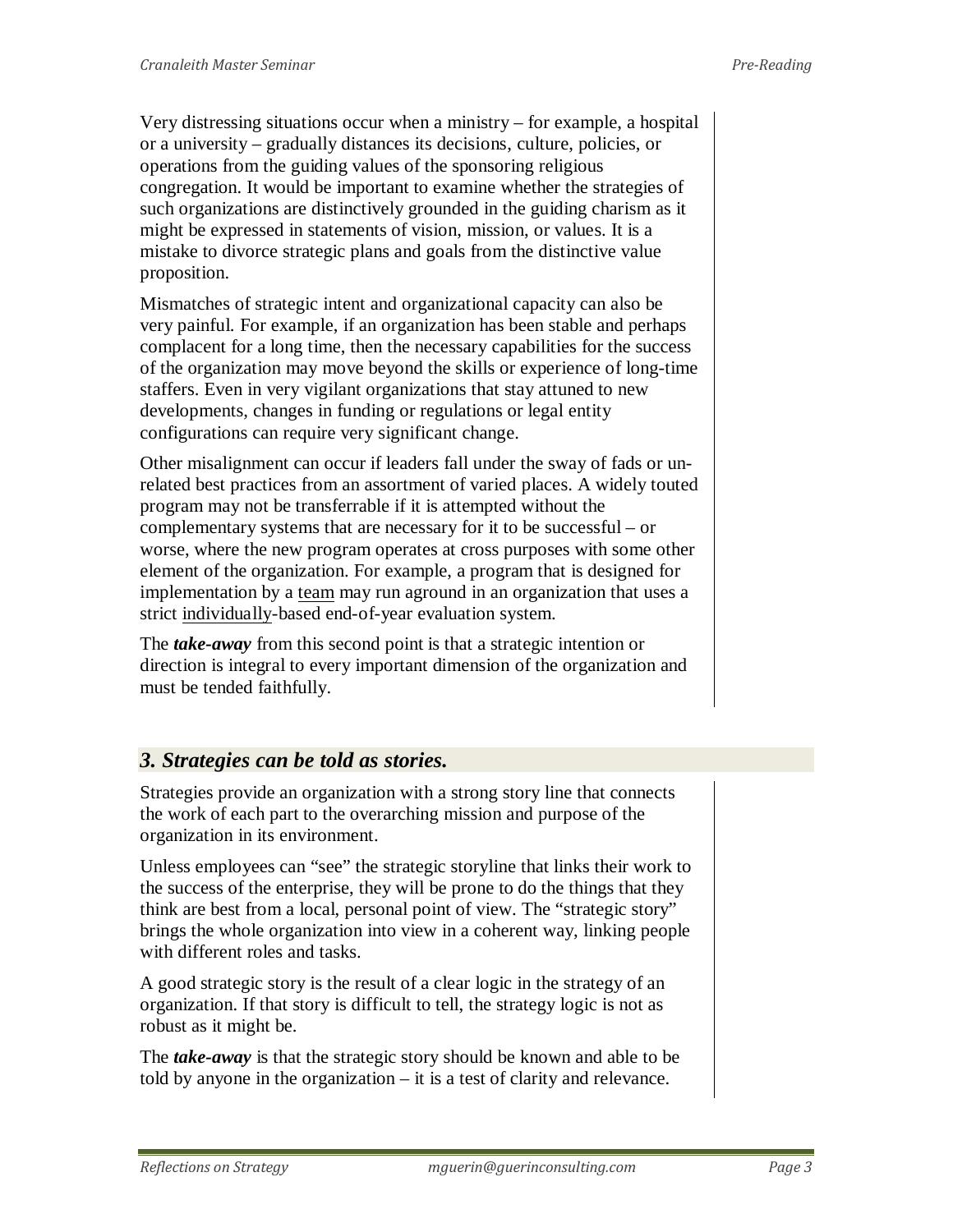## *4. Strategic planning methods have diversified to take account of more turbulent environments.*

All organizations need some form of strategy to reach their goals, but whether that results from classical strategic planning or from more emergent and dynamic planning methods depends on how uncertain the environment is and how new or how large the organization might be.

In classical planning processes that work in relatively stable contexts, the strategy is the long view, essential and simplified, from a perspective that takes in the whole enterprise and an environment that can be surveyed with reasonable accuracy. It is like the main path that can be chosen if you are looking down over a valley from the mountainside and wish to cross the valley to the mountain range on the other side.

However, many contemporary organizations, including many education systems and nonprofit institutions, are in environments that are too turbulent, complex, or political for effective use of classical strategic planning methods.

For these situations, the planning challenge is more like how to sail a boat that must cross from point A on one side of the river to point B on the other side. In other words, there has to be sufficient initial planning to launch well, but there must also be a dynamic capacity to respond to changes in winds and currents which *will* be encountered but *cannot* be totally predicted.

Contemporary strategic thinking and planning can draw on a wide range of methodologies and various degrees of participation by stakeholders.

A *take-away* point is that methodology is not king – the choice of a planning process/method should make sense for the situation of the organization.

### *5. Strategy concepts must be adapted to religious organizations.*

Many of the business terms and concepts of strategy feel foreign to leaders of faith based organizations, and even more so when applied to religious congregations or parishes. That is because such faith based communities are "hybrids" -- as much relationship entities as they are "performance" entities. *In truth, most strategic thinking is best applied only to the aspects of the religious organization that are in fact responsible for the accomplishment of some task or service.* 

For example, in a religious congregation, strategy concepts can be applied to: providing nursing home and retirement living for members; administering congregational offices and staff; management of properties and financial assets; long range planning for sponsored ministries;